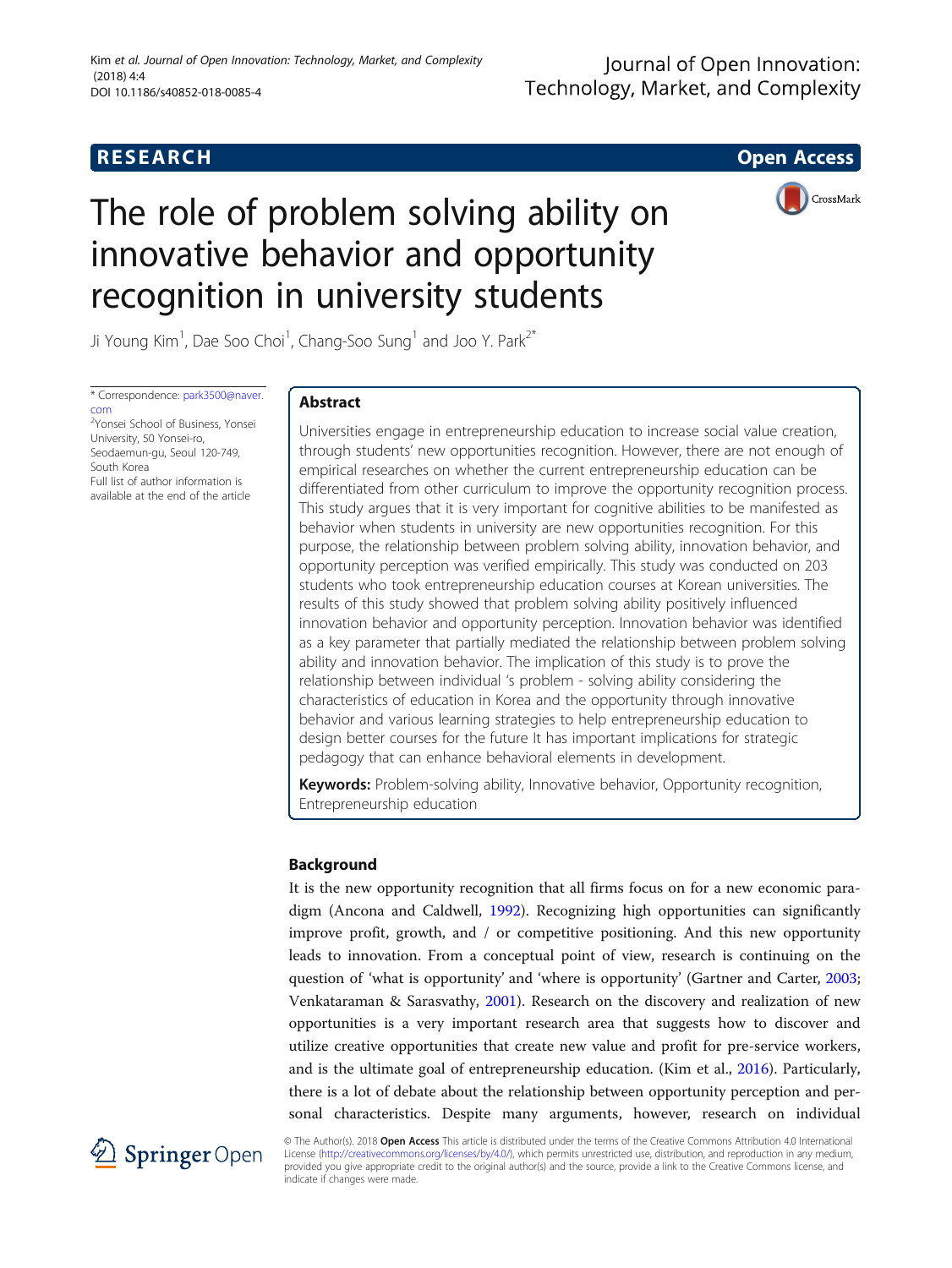characteristics and opportunity perceptions is still insufficient, and a unified opinion has not been created due to differences between cognitive and behavioral theories (Ko & Butler, [2003\)](#page-12-0). In particular, there is much controversy over the relationship between opportunity recognition and personal traits, and research has been continuing to demonstrate that organizational learning in organizations can influence opportunity recognition (Shane & Venkataraman, [2000](#page-12-0)). In particular, learning enhances cognitive ability, which is an opportunity that leads to opportunity recognition through the manifestation of behavior (Lumpkin and Dess, [2004\)](#page-12-0). Many studies have also demonstrated the difference in behavior that successful entrepreneurs see as contributing to their ability to recognize opportunities and create innovative business ideas (Dyer et al., [2008;](#page-11-0) Kim et al., [2017](#page-11-0)). For example, Alvarez and Barney ([2005\)](#page-11-0) argue for mountain climbing and mountain building to understand the implications of entrepreneurial behavior in relation to these theories. In other words, a new opportunity for entrepreneurs is not a passive case that is generally found and climbed by climbers such as mountains, but rather by the actions of entrepreneurs, creating competition for the market, creating another market, Is the same. Therefore, in order for a person's cognitive ability to recognize a new opportunity, it must focus on manifesting an action that can realize an innovative idea. In this regard, Kanter [\(1988](#page-11-0)) proved the relationship between new opportunity recognition and those with innovative tendencies and regarded this new opportunity recognition as innovation activity through organizational education. Scott and Bruce ([1994\)](#page-12-0) have integrated a number of research flows into innovation pioneers to develop and test individual innovative behavioral models. In particular, they argued that individual problem-solving styles are very important to induce innovative behavior. Although there are a number of studies on problem solving ability, innovation behavior, and new opportunities, most of the opportunistic researches have been conducted in organizational units of companies. Is still insufficient. Furthermore, unified opinions were not created due to differences between cognitive theory and behavioral theory (Ko & Butler, [2003\)](#page-12-0). It is also true that the effects of entrepreneurship education in university have not been studied empirically because they are mainly focused on promoting cognitive ability and applied to various kinds of teaching methods.

This study argues that it is very important for cognitive abilities to be manifested as behavior that. "Through" courses, In other words, it is very important to induce students to act through 'learning through process' learning through behavioral learning by providing students with some (virtual or real) business to start doing some of the actions of the entrepreneur. When students in university are new opportunity recognition. Especially, entrepreneurship education, which ultimately focuses on whether it is a new opportunity, is very important to induce behavior through behavior learning beyond the cognitive ability as the general education curriculum. Particularly, innovative behaviors that create and realize innovative ideas are very important for new opportunity recognition (Paine & Organ, [2000\)](#page-12-0).In order to achieve this, various kinds of teaching methods are being pursued in the university, but studies on the effectiveness of behavioral learning have not been studied yet. In this study, we are based on team-based learning among various teaching methods for behavior learning that leads to innovative behaviors. Team learning instructional activity sequence designed by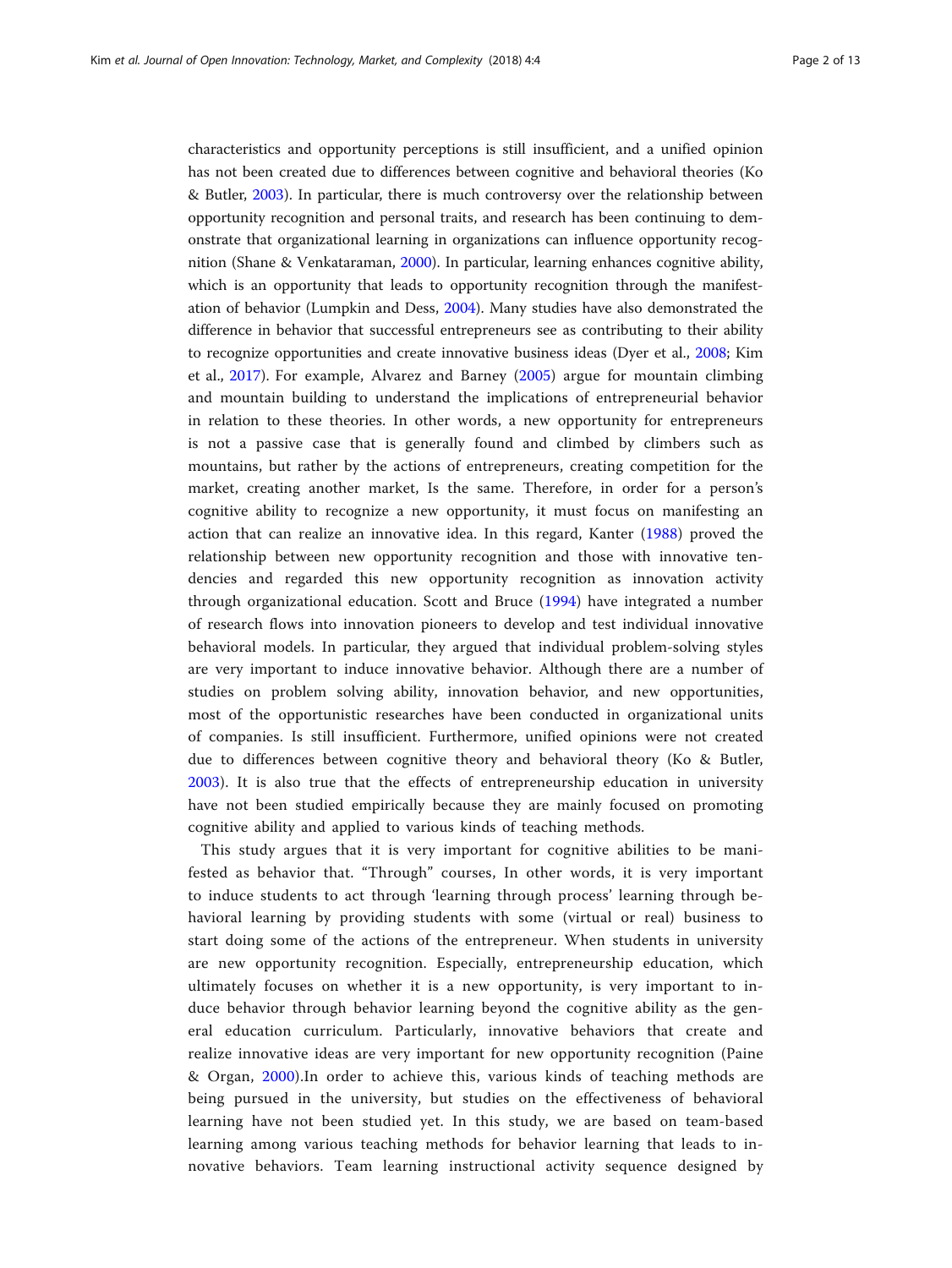Michaelsen and Sweet ([2008](#page-12-0)), the most well known team-based learning in entrepreneurship education as in class-primarily group work and outside classprimarily individual work. In this way, we demonstrate empirically the relationship between individual problem solving ability and opportunity through innovative behavior, and develop a variety of learning strategies that help entrepreneurship education to design better courses for the future. I would like to point out some implications for strategic pedagogy to increase the element.

The paper proceeds as follows: Initially we present the theory of innovative behavior with individual problem-solving ability, innovative behavior and opportunity recognition. We develop hypotheses to confirm its basic predictions in the student context. Finally, we link the findings with the wider social effect of entrepreneurship literature and highlight the theoretical contributions and practical implications.

# Theoretical background

# 'Opportunity recognition' as entrepreneurship education unit of analysis

A commonly focused analysis in entrepreneurship research over the last 30 years has been the 'opportunity', most simply defined as any situation in which new products or services can be development of production (Casson, [1982](#page-11-0); Shane & Venkataraman, [2000](#page-12-0); Venkataraman, [1997](#page-12-0)). The definition of opportunity recognition is defined in many ways, but opportunity is defined as a perceived means of generating economic value (ie, profit) that has not been exploited previously and is not currently exploited by others. If opportunity is defined in this way, opportunity recognition can be defined as a cognitive process (or process) that concludes that an individual has identified an opportunity (Baron and Ensley, [2006](#page-11-0)). Kirzner [\(1997\)](#page-12-0) pointed out that the distribution of information in society affects the discovery of entrepreneurial opportunities and that only a few individuals can identify and recognize specific opportunities in the market. The process of finding opportunities also depends on the individual's ability and discovery (Stevenson & Gumpert, [1985\)](#page-12-0). For example, people may miss opportunities due to a lack of cognitive ability to change external environments (Stevenson & Gumpert, [1985](#page-12-0)). Only those who recognize and value the existence of opportunity can benefit from new opportunities (Ardichvili et al., [2003a](#page-11-0), [b;](#page-11-0) Shane & Venkataraman, [2000\)](#page-12-0). Opportunity recognition is an early step in transforming value into a business concept that creates value and generates revenue and distinguishes it from the aggressive stages of detailed assessment and development of recognized opportunities and potential economic value. The focus of the new venture business is also an innovative opportunity to create new opportunities rather than merely expanding or repeating existing business models (Gaglio & Katz, [2001](#page-11-0)). As a result, universities need to make use of a variety of initiatives to educate students to recognize innovative opportunities. Therefore, entrepreneurship education aimed at a new opportunity recognition should be able to provide learning opportunities based on various theories of favorable conditions for new business creation and the types of traits required for new ventures (Garavan & O'Cinne'ide, [1994](#page-11-0)).

Based on these considerations, we also define opportunity recognition as the formation of beliefs that can be translated into actions in order to understand the signals of change (new information on new conditions) and respond to these changes.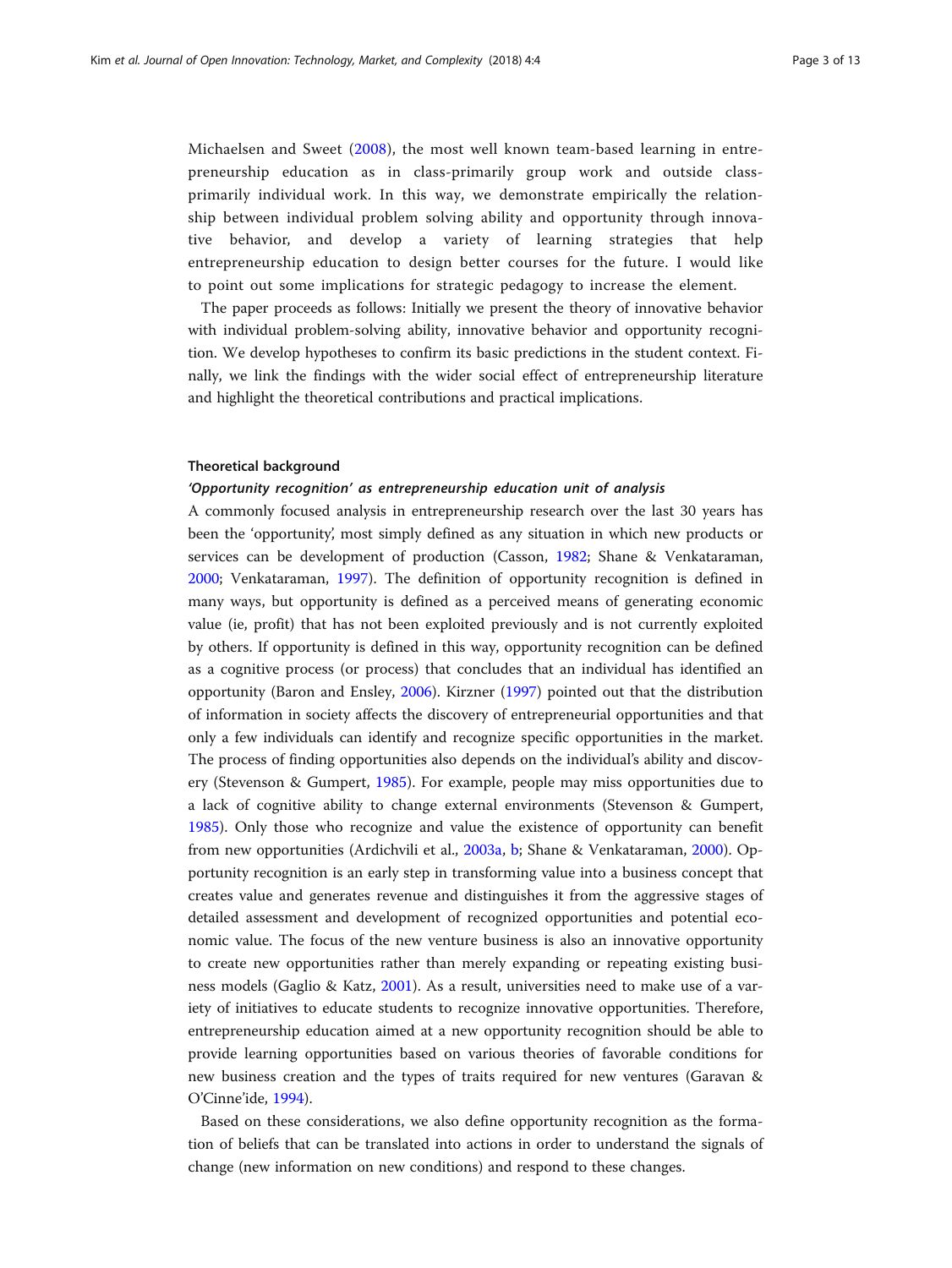#### Problem-solving ability and innovative behavior of education for students

Problem-solving abilities have been proven to be one of the key factors for success in organizations and personal careers (Anderson & Anderson [1995\)](#page-11-0). Through decades of research data, organizations and schools have studied factors that affect improvement. Problem-solving abilities are defined in a number of prior studies, and problem-solving abilities in a volatile and sophisticated knowledge- and technology-based industry are an important ability to drive innovation and sustainable growth and development in the industry. Table 1 show the concept of problem solving ability defined in previous research.

There have been a number of previous studies, emphasis has been placed on the importance and meaning of rational problem-solving processes in order to improve problem-solving abilities, and research has focused on individual problem solving styles (Woodman et al., [1993;](#page-12-0) Scott & Bruce, [1994](#page-12-0)). According to the personal innovation behavior model of Scott and Bruce [\(1994](#page-12-0)), climate has shown individual innovative behavior as a result of individuals signaling the organization's expectations of behavior and the potential consequences of action. Innovative organizations are, last but not least, equipment, facilities and time, including the direction of creativity and innovative change (Kanter, [1983](#page-11-0); Siegel & Kaemmerer, [1978](#page-12-0)) Proper supply of such resources is important to innovation (Amabile, [1988](#page-11-0); Van de Ven & Angle, [1989](#page-12-0); Dubickis & Gaile-Sarkane, [2017\)](#page-11-0). Based on a study of Koestler's [\(1964\)](#page-12-0) creative thinking, Jabri conceptualized a problem-solving style consisting of two independent thinking styles. He uses a structured problem-solving styles that is based on associative thinking, follows a set of rules, resolves reasonably logically, and uses an intuitive problem-solving ability that focuses on problem-solving, not tied to existing rules with multiple ideas. Intuitive problem solving styles tend to process information from different paradigms simultaneously. It is therefore more likely to create new problem solutions as possible (Isaksen, [1987;](#page-11-0) Kirton, [1976\)](#page-11-0). However, style assessment is not desirable because the style of problem solving affects style differently depending on the individual problemsolving situations (Scott & Bruce, [1994](#page-12-0)). We are proposing a role for the University to encourage innovative behavior based on the individuality of our students in order to recognize new opportunities through education about Scott and Bruce's innovative behavioral models and diverse entrepreneurship education approaches. And involvement of resources, such as entrepreneurship awareness programs, ultimately leads to the identification of individual characteristics and innovation. In addition, current Korean entrepreneurship education is mainly focused on cognitive learning to improve problem solving ability, and one aspect of cognitive learning plays an important role in

|  |  | Table 1 Definition of problem solving |  |
|--|--|---------------------------------------|--|
|--|--|---------------------------------------|--|

| Publication                  | Definition.                                                                                                                                                        |
|------------------------------|--------------------------------------------------------------------------------------------------------------------------------------------------------------------|
| Spivack et al. (1976)        | The ability to discover and create technologies and methods that can maximize<br>new and diverse problems in everyday interpersonal relationships                  |
| D'zurilla and Nezu (1990)    | A cognitive, emotional, and behavioral process that attempts to find the best<br>effective response when an individual has a specific problem in their daily lives |
| Stevenson and Jarillo (1990) | Basic entrepreneurial skill                                                                                                                                        |
| Warner (2002)                | The ability to create the best solutions to problems while working.                                                                                                |
| Shane (2003)                 | The ability to identify opportunities with new information, such as puzzles.                                                                                       |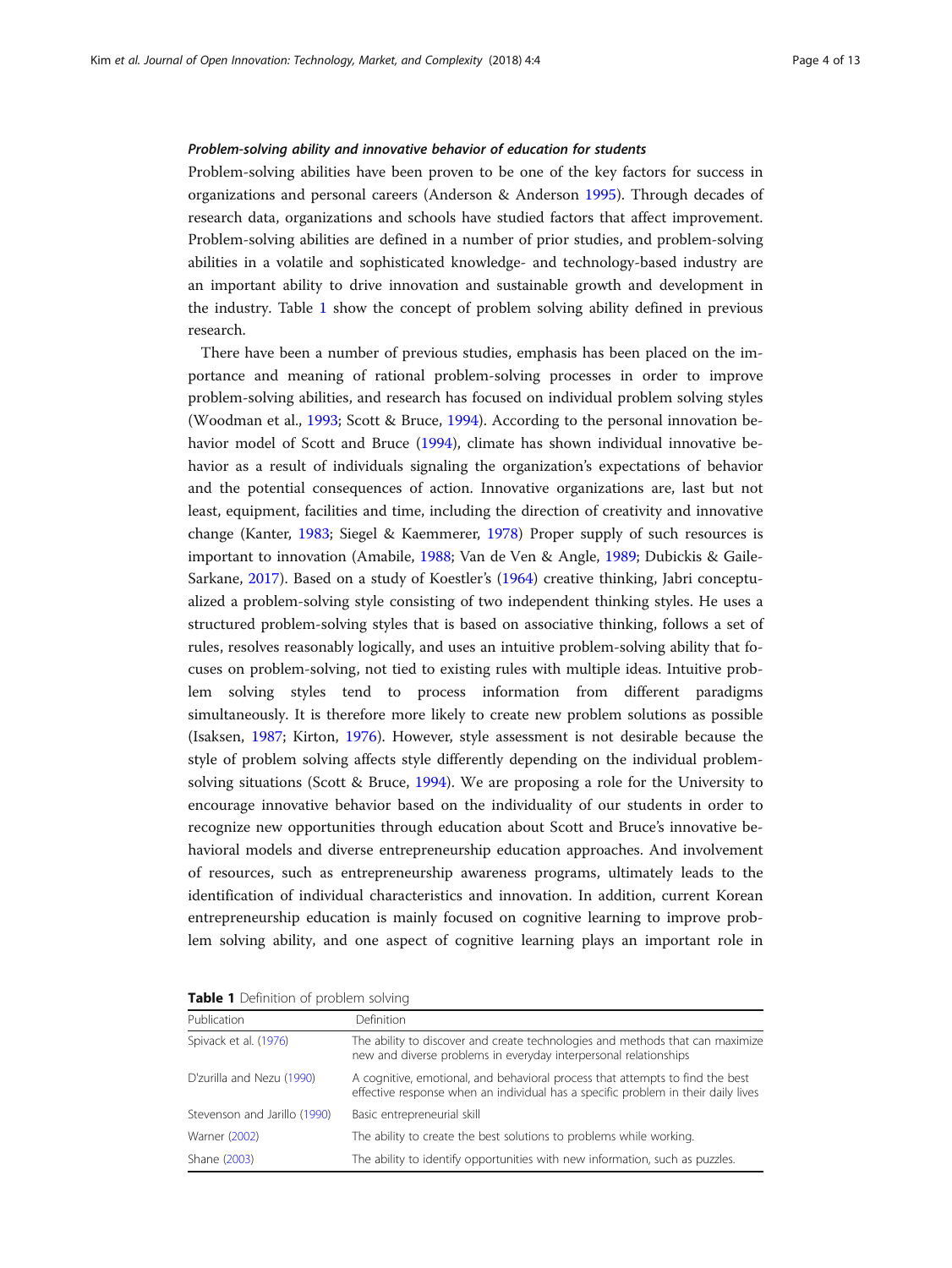learning process of new venture firms. This study has a more direct focus on behavior learning such as team-based learning.

#### Hypothesis development

# Problem-solving ability and innovative behavior

Problem solving is to discover knowledge and skills that reach the target country by interfering with a set of processes and goals where the solution is unknown, unfamiliar, or reaching a new state of goal (Jonassen, [2004;](#page-11-0) Inkinen, [2015](#page-11-0)). There are various approaches to solve this problem. To solve problems and improve problem solving with a successful solution experience, you should adopt the method that best suits your problem solution. You need to select the appropriate inputs for the solution elements and a flexible process structure. Problem solving ability has been recognized as a key element of innovative behavior in responding to rapid changes with the ability to find various alternatives and predict outcomes from these alternatives to maximize positive results, minimize negative consequences, and select solutions to problems (Barron & Harrington, [1981](#page-11-0); Jabri, [1991;](#page-11-0) Kirton, [1976\)](#page-11-0). We pose the following hypotheses:

Hypothesis 1: Individual problem-solving ability has an effect on the innovative behavior of students.

# Innovative behavior and opportunity recognition

Innovation involves introducing ideas from outside the organization, through creative processes, and linking these ideas to products or processes. Many scholars studying innovation recognize that designing ideas is only one step in the innovation process (Kanter, [1988](#page-11-0)). Innovation is changing at the organizational or individual level. Kanter, Scott and Bruce defined personal innovation. In other words, an innovation act starts with recognition of a problem, adoption of a new idea, or creation of a solution, and an individual with an innovative tendency wants to create a realistically realizable group with the sympathy of such an idea. Innovative individuals create prototypes for innovations that enable ideas to be realized specifically with goods or services and become productive use and social day merchandising. According to previous studies, opportunity perception can be seen as an individual's corporate strategy that focuses on the perception and exploitation of individuals about potential business ideas and opportunities and finds resources to create innovative outcomes (Manev et al., [2005\)](#page-12-0). New Venture Ideas (NVI) are imaginary combinations of product/service offerings; potential markets or users, and means of bringing these offerings into existence (Davidsson, [2015\)](#page-11-0). From the viewpoint of a potential entrepreneur like a university student, entrepreneurship starts with an idea. This process continues with a range of practices including attractiveness and feasibility of an idea, gathering information to minimize value-related uncertainty and possibility and perhaps the main idea's conformity ratio in terms of newly discovered needs (Hayton & Cholakova, [2012](#page-11-0)). Earlier we proposed that the program as a whole increases the students' innovative behavior and that innovative performance is the new venture ideas. Since it is logical to assume that the relationship between innovative behavior and opportunity recognition. We pose the following hypotheses: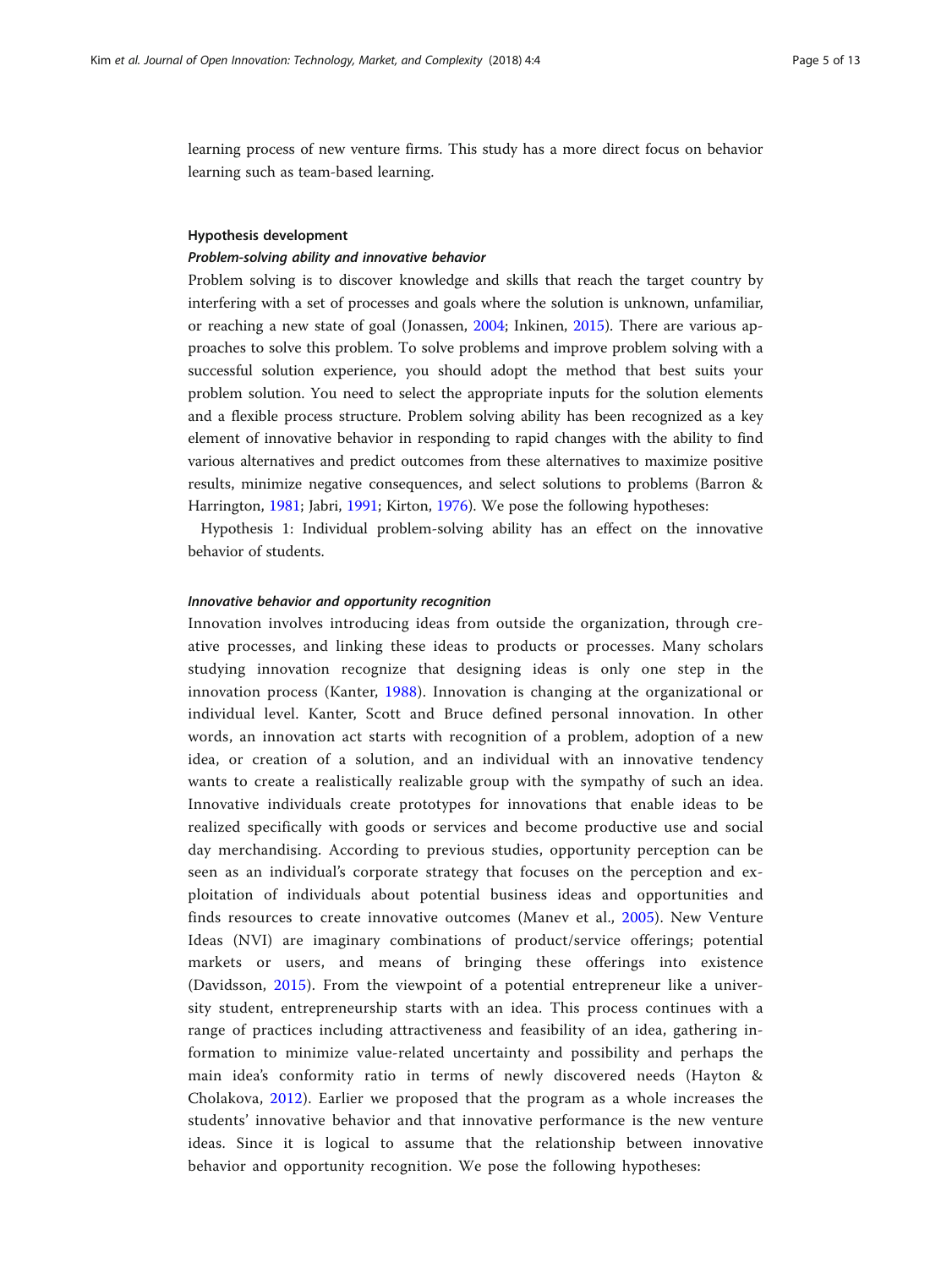Hypothesis 2: Innovative behavior will be a more potent inducer of opportunity recognition.

#### Problem-solving ability and opportunity recognition

Among the many factors influencing opportunity perception, the problems that arise in the fourth industry, the knowledge-based industry of the twenty-first century, are unpredictable and unstructured; they cannot be solved with existing solutions and require creative problem-solving skills. In order to determine how to solve problem situations that are different from the current situation and have unknown results, problems are solved through the process of adjusting previous experience, knowledge, and intuition (Charles & Lester, [1982\)](#page-11-0). Experience, knowledge, and intuition are applied simultaneously to a single problem, not individually or collectively, and the intellectual and creative results that can be quickly and effectively solved in problem solving are seen as problem solving abilities (Ardichvili et al., [2003a](#page-11-0), [b\)](#page-11-0). Empirical studies of problemsolving abilities and opportunity perceptions have provided strong evidence that there is a positive relationship between theoretical integrative processes and corporate opportunity recognition (Ucbasaran et al., [2009](#page-12-0)). Therefore, we hypothesized that:

Hypothesis 3: Problem solving ability has an effect on the opportunity recognition.

### Methods

The respondents for this study were randomly selected from three universities in Korea. Most of the respondents in this study were Korean university students who experienced team-based learning during behavioral learning through entrepreneurship education. Since then, we have been guided by two main criteria when choosing these universities. First, students who take entrepreneurship courses are critical to their innovation behavior. This led us to realize that innovative behavior is an important factor in an individual's survival and growth. The second is that the parallel process of theoretical and behavioral learning is highly satisfied. A pilot study was conducted to verify the reliability and validity of the research measurements with 28 students at a university. The results of the pilot study showed high clarity and reliability (Cronbach 's alphas were all above 0.70) of the research measurements. The sample of the pilot study was not incorporated in the present study.

#### Sample

This study was conducted in a four - year undergraduate course (various majors) that took entrepreneurship courses in Korea university programs. Students in this course have a mix of students who have previously experienced entrepreneurship and those who have not. During the course, students were taught the theoretical lessons for 8 weeks and the team for the 8 weeks. The questionnaire was administered during the last week of the course.

The data were analyzed from 203 participants, out of a total of 209, of which 7 were not appropriate. Of the 203 participants, 27% were female and 73% were male and the grade distribution was 3% for freshmen, 12% for grade 2, 26% for grade 2, and 59% for grade 2. The main distribution is 26% in social science, 16% in business and economics, 39% in engineering, 11% in music and athletics and 7% in others (see Table [2\)](#page-6-0).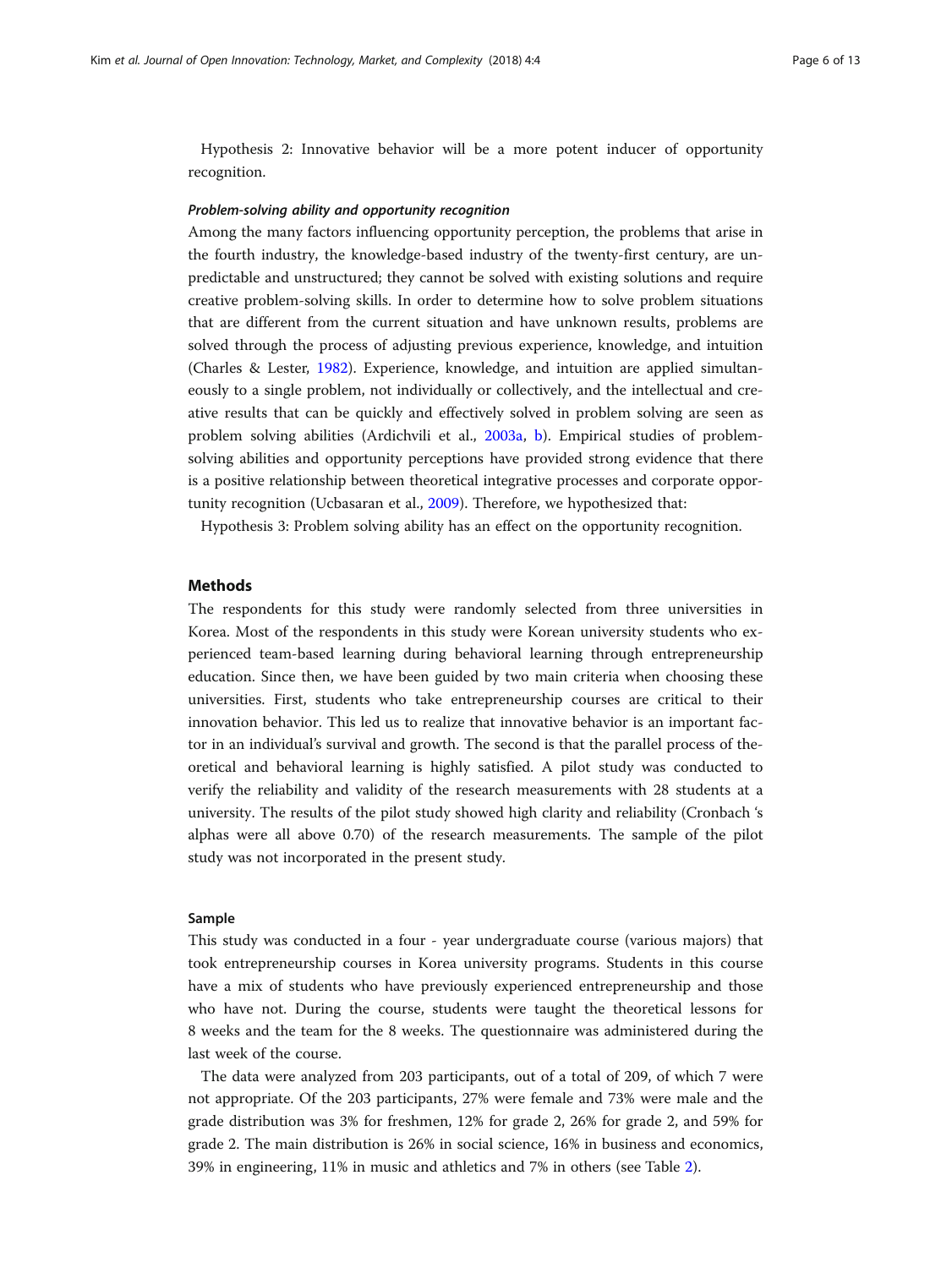|                              | Number | Percentage (%) |
|------------------------------|--------|----------------|
| Grade                        |        |                |
| Freshman                     | 6      | 3%             |
| Sophomore                    | 25     | 12%            |
| Junior                       | 52     | 26%            |
| Senior                       | 120    | 59%            |
| Gender                       |        |                |
| Female                       | 54     | 27%            |
| Male                         | 149    | 73%            |
| Major                        |        |                |
| Social sciences              | 53     | 26%            |
| Business & Economic          | 33     | 16%            |
| Engineering                  | 79     | 39%            |
| Music and physical education | 23     | 11%            |
| Others                       | 15     | 7%             |

<span id="page-6-0"></span>Table 2 Sample demographics of this study

#### **Measurement**

The structure of the model was measured by questionnaires (problem-solving ability, innovation behavior and opportunity recognition questionnaire) consisting of the scale taken from questionnaires verified in previous studies. Tool selection was performed on two criteria. First, the selected tool should measure the same structure (ie, the original measured structure had to be conceptually identical to the way the structure was defined in this study model). Secondly, the psychometric qualities of the instrument for the student had to be high.

Assessment of the factors was carried out through principal component analyses (varimax rotation with eigenvalues of 1.0 or above) of the scales connected to the same level of the model to confirm the uniqueness of the scales with respect to each other. This was supplemented by the computation of the internal consistency reliability of the scales (Cronbach's  $\alpha$ ). These analyses were executed using the individual participants' responses (Nunnally & Bernstein, [1994](#page-12-0)).

*Problem- solving ability* was measured on a 7-point Likert-scale  $(1 = \text{completely})$ disagree'; 7= 'completely agree'). Jabri ([1991](#page-11-0)) used a measurement tool to measure individual problem solving ability.

Innovative behavior was measured on a 7-point Likert-scale (1 = 'completely disagree'; 7 = 'completely agree'). In order to measure innovation behavior, we modified the questionnaire items to fit the intention of this study among the questionnaire items used by Scott and Bruce [\(1994\)](#page-12-0) and Kim and Rho ([2010](#page-11-0)).

Opportunity recognition was measured on a 7-point Likert-scale  $(1 = 'completely$ disagree'; 7= 'completely agree'). In order to measure opportunity recognition, we modified the questionnaire items to fit the intention of this study among the questionnaire items used by Kim and Rho [\(2010\)](#page-11-0).

# Methods of analysis

The first two parts of the analysis were primarily based on (multiple) regression analyses. The last part of the analysis was informed through the path analyses. The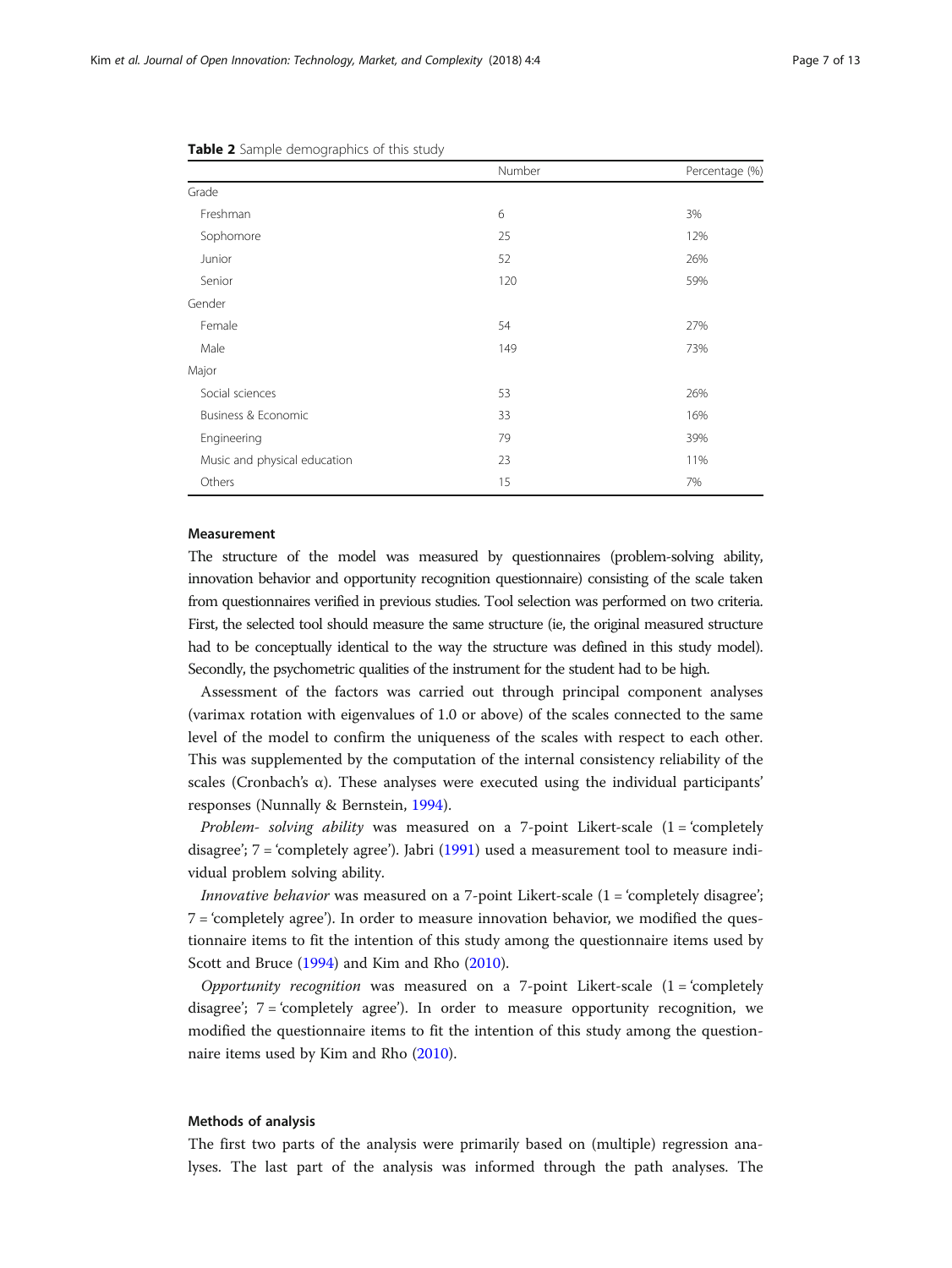<span id="page-7-0"></span>adequacy of the models was assessed by AMOS 18(Arbuckle & Wothke, [2003](#page-11-0)). Models were all tested with standardized coefficients obtained from the Principal Component Analysis. To ascertain the model fit, we analyzed the comparative fit index (CFI), the normed fit index (NFI), the Root Mean Square Err of Approximation (RMSEA), the standardized root mean square residual (SRMR) and the chi-square test statistic.

# Result

Reliability and validity are essential psychometrics to be reported. The first step to evaluate those aspects was to use the Cronbach's alpha and the composite reliability to test reliability of the proposed scales. The usual threshold level is 0.7 for newly developed measures (Fornell and Larcker, [1981](#page-11-0)). Values range from 0.69 to 0.79 in the case of Cronbach's alpha, and from 0.85 to 0.92 in the case of composite reliability (see Table 3). Therefore, these scales may be considered as reliable. Next, we estimated the research model, displayed in Fig. [1](#page-8-0), using structural equation modeling (SEM) and AMOS 18 (Arbuckle & Wothke, [2003](#page-11-0)). Our analysis revealed an adequate measurement model with high factor loadings for all the items on the expected factors and communalities of each item exceeding 0.50. We discuss three fit indices that are generally considered as important (Hu & Bentler, [1998](#page-11-0)). First, the CFI-value represents the overall difference between observed and predicted correlations. A value of 0.04 which is situated well below the cut-off value of 0.08, suggests that the hypothesized model resembles the actual correlations. Secondly, Bentler's CFI (comparative fit index) greater

| Item                       | Factors                      | Standardized<br>loading | Eigen<br>Value | (% )   | Cumulative Cronbach's a AVE |       | C.R.        |
|----------------------------|------------------------------|-------------------------|----------------|--------|-----------------------------|-------|-------------|
| Innovative                 | Innovative behavior 1        | $.713***$               | 3.203          | 50.687 | 0.854                       | 0.521 | 0.812       |
| behavior                   | Innovative behavior 2        | $.825***$               |                |        |                             |       |             |
|                            | Innovative behavior 3        | .705***                 |                |        |                             |       |             |
|                            | Innovative behavior 4        | .832***                 |                |        |                             |       |             |
| Opportunity<br>recognition | Opportunity<br>recognition 6 | $.743***$               | 3.893          | 27.890 | 0.916                       |       | 0.537 0.874 |
|                            | Opportunity<br>recognition 5 | .804***                 |                |        |                             |       |             |
|                            | Opportunity<br>recognition 4 | .823***                 |                |        |                             |       |             |
|                            | Opportunity<br>recognition 1 | .884***                 |                |        |                             |       |             |
|                            | Opportunity<br>recognition 3 | .804***                 |                |        |                             |       |             |
|                            | Opportunity<br>recognition 2 | .780***                 |                |        |                             |       |             |
| Problem-solving ability    | Problem-solving<br>ability 1 | .819***                 | 3.041          | 72.410 | 0.873                       |       | 0.524 0.813 |
|                            | Problem-solving<br>ability 2 | .684***                 |                |        |                             |       |             |
|                            | Problem-solving<br>ability 3 | .884***                 |                |        |                             |       |             |
|                            | Problem-solving<br>ability 4 | .807***                 |                |        |                             |       |             |

N = 203. Pearson Correlations (2-tiled) \*p < .05, \*\*p < .01, \*\*\*p < .001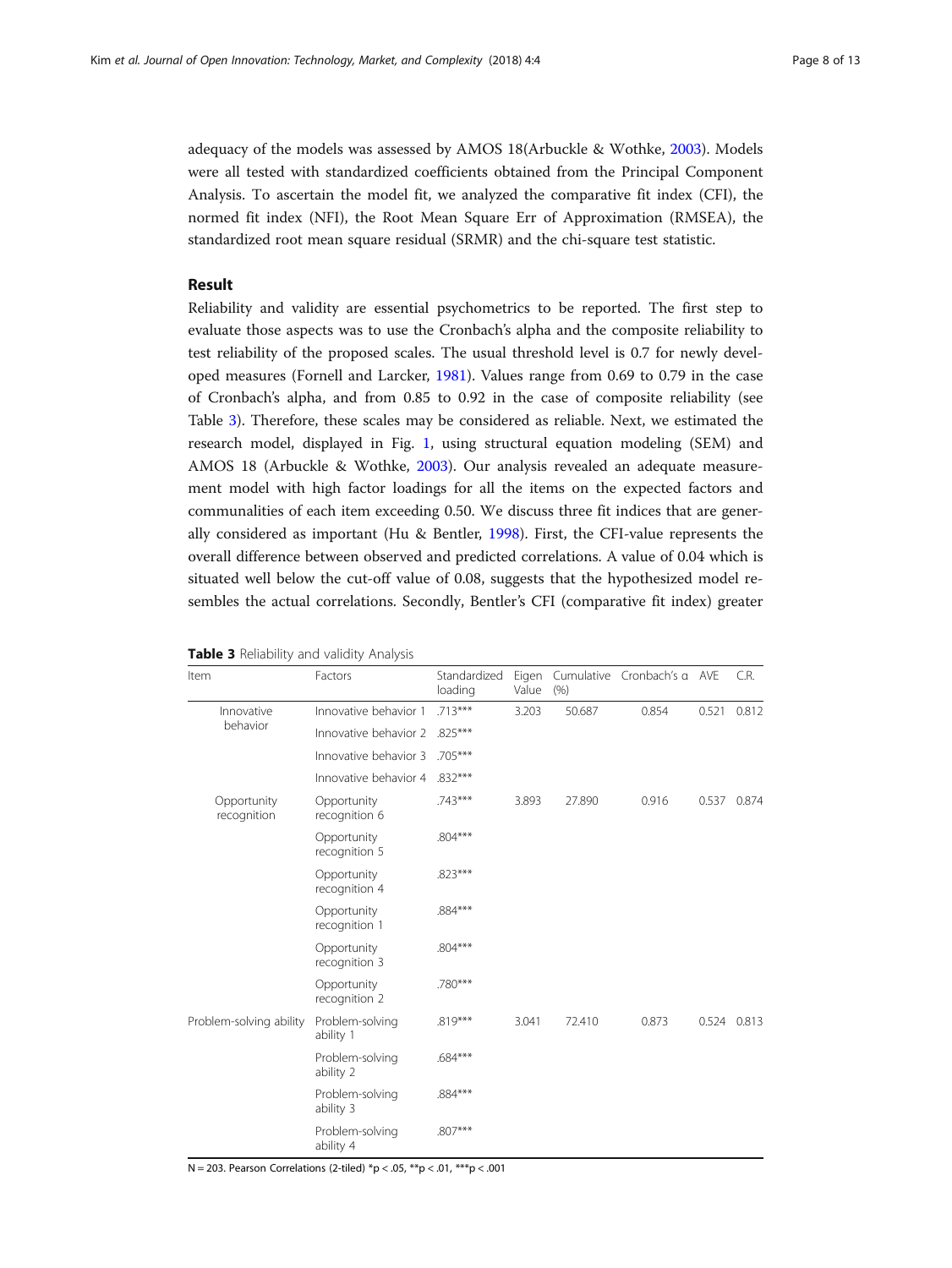<span id="page-8-0"></span>

than 0.90 and 0.95 which is above the cut-off of 0.90 (Schumacker & Lomax, [1996](#page-12-0)). Thirdly, NFI greater greater than 0.90 and 0.95 which is above the cut-off of 0.90 (Schumacker & Lomax, [1996](#page-12-0)). Fourthly, the standardized root mean square residual (SRMR) value of 0.0392 which is situated well below the cut-off value of 0.05(Hu & Bentler, [1998](#page-11-0)), and the chi-square value of 3581.622 which is situated well below the cut-off value of 0.0005. Finally, the RMSEA (root mean square error of approximation) equals 0.04 with a 90% confidence interval between 0.03 and 0.05.

The value and confidence interval are situated over but below the cut-off value of 0.1 which suggests not a great but a good fit. Factor analysis was verified by factor analysis using principal component analysis and only factors with an eigenvalue of 1 or more by orthogonal rotation method were selected. Factor loading was considered to be significant at 0.5 or more (Hair et al., [2006a](#page-11-0), [b](#page-11-0)). As a result of the analysis, cumulative explanation for 72.4% of the total variance. Confirmatory factor analysis thus supported the differentiation of the three components Also we tested the confirmatory validity of the construct by testing whether the structural linkage of each square is greater than the mean variance extraction (AVE) of each structure. The AVE ranged from 0.52 to 0.53, reaching the recommended level of .50 for both Fornell and Larcker ([1981](#page-11-0)). Therefore, all constructs showed sufficient convergent validity (see Table [3](#page-7-0)).

As shown in Table 4, the AVE value of each variable has a higher value than that of other factors. Therefore, the discriminant validity of the proposed model can be judged as appropriate.

Means, standard deviations, and correlations among the study variables are shown in Table [5.](#page-9-0)

The mean scores for the conceptual model were as follows for problem-solving ability (MD. 5.20, SD.1.08), innovative behavior (MD.5.20, SD.1.03), and opportunity recognition (MD. 5.14, SD. 1.06) conditions. The means of problem-solving ability, innovative

| <b>TWINTER</b> Profitability and randity rules you |       |       |       |  |  |  |
|----------------------------------------------------|-------|-------|-------|--|--|--|
| Variable                                           |       |       |       |  |  |  |
| Problem-solving ability                            | 0.524 |       |       |  |  |  |
| Innovative behavior                                | 0.224 | 0.521 |       |  |  |  |
| Opportunity recognition                            | 0.174 | 0.261 | 0.537 |  |  |  |

Table 4 Reliability and validity Analysis

Diagonal entries are average variances extracted(AVE), entries below the diagonal are the squared correlation matrix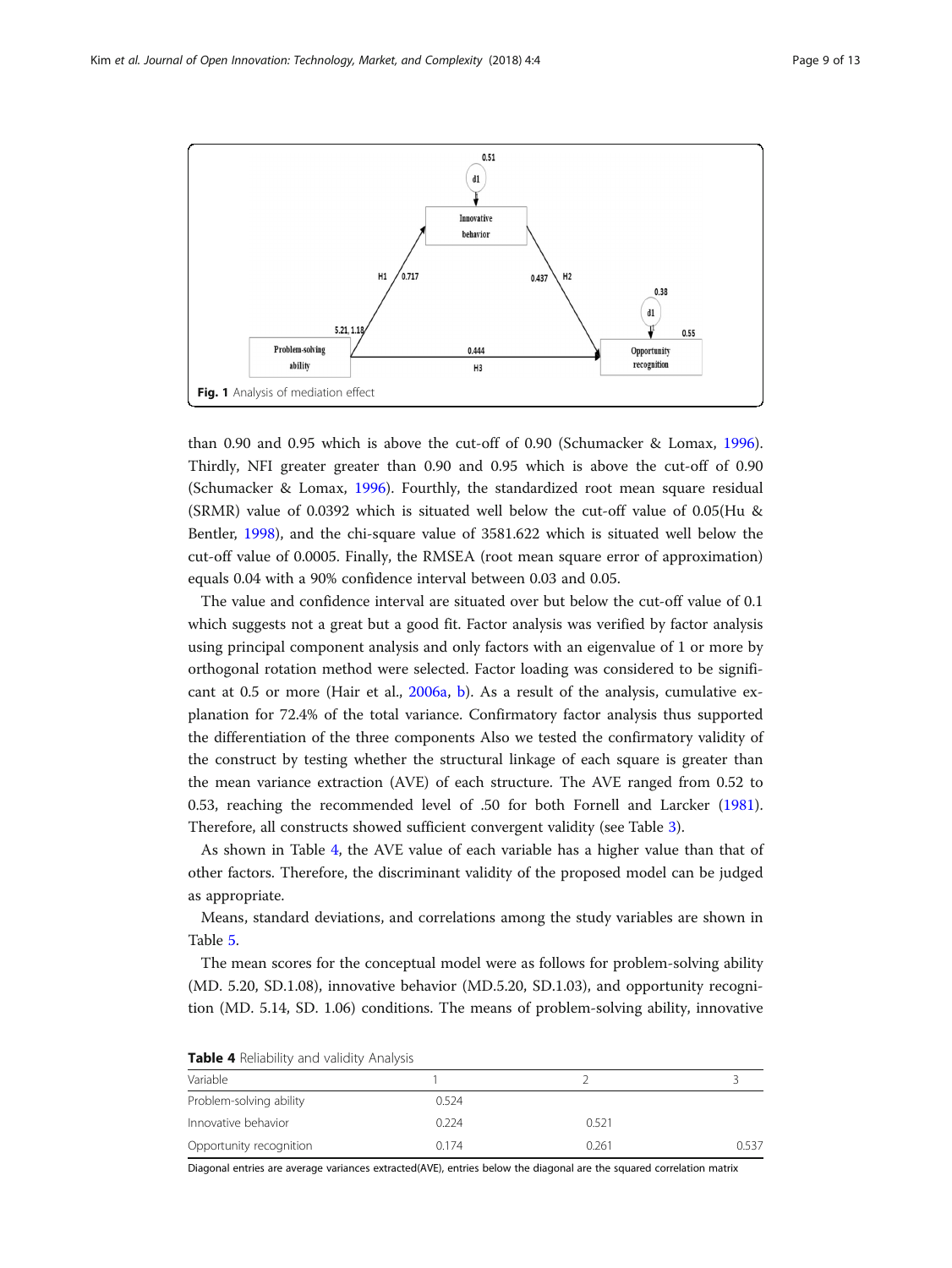| <b>I WINTER &amp;</b> DUSCHIPLIVE SCALISTICS OFICE ITIES COTTERED IT ITIOLITY. |        |         |         |  |  |  |  |
|--------------------------------------------------------------------------------|--------|---------|---------|--|--|--|--|
| Variable                                                                       | Means  |         |         |  |  |  |  |
| Problem-solving ability                                                        | 5.6610 | 1.10382 |         |  |  |  |  |
| Innovative behavior                                                            | 5.3016 | 27055   | $473**$ |  |  |  |  |

Opportunity recognition  $5.2016$  1.26055 .417\*\* .511\*\*

<span id="page-9-0"></span>Table 5 Descriptive statistics and Inter-correlation matrix

N = 203. Pearson Correlations (2-tiled) \*p < .05, \*\*p < .01, \*\*\*p < .001

behavior, and opportunity recognition were high. Furthermore, those variables correlated positively with each other.

Figure [1](#page-8-0) showed that all paths and their significance levels are presented in Table 6. The path between the latent variables problem-solving ability and innovative behavior was significant (p, 0.001), consistent with Hypotheses 1. In addition, there was innovative behavior and opportunity recognition (p, 0.01), this result provide empirical support for Hypothesis 2.

H3 proposed that Problem-solving ability is positively related to opportunity recognition. The results of the correlation analysis: The coefficient of problem solving and opportunity perception weakened from .717 to .444, but it is still partly mediated because it is still significant  $(C.R = 7.604$  \*\*\*). This supports H3 (see Table 6).

In order to verify the significance of the indirect effect, the bootstrapping must be performed in AMOS, and the actual significance test should be identified using twotailed significance. As a result, the significance of indirect effect is 0.04 ( $p < 0.05$ ), which is statistically significant (see Table [7\)](#page-10-0).

# Discussion and conclusion

We have tried to demonstrate the effects of behavior and its significance by differentiating from the general curriculum emphasizing cognitive effects as a model of problem solving ability emerging as innovative behavior through opportunity of university entrepreneurship education.. This supports the premise that entrepreneurship education can improve opportunities or processes through behavioral learning. The results of this study support the role of entrepreneurship education in creating opportunities for innovative behavior and problem solving abilities. Entrepreneurship education should provide different types of learning for new opportunities and focus on what is manifested in behavior.

In addition, based on previous research, we propose whether the following contents are well followed and whether it is effective. First, the emergence of innovative behavior in problem-solving abilities increases as the cognitive diversity of students with diverse majors and diverse backgrounds increases. Second, the more entrepreneurial learning

| <b>Hypothesis</b> | Path                                                 | Regression<br>Weights | Standardized<br>Regression Weights | S.F. | C.R.        | Result |
|-------------------|------------------------------------------------------|-----------------------|------------------------------------|------|-------------|--------|
| H1                | Innovative behavior<br><-Problem-solving ability     | .680                  | .717                               | .047 | $14.615***$ | Accept |
| H <sub>2</sub>    | Opportunity recognition<br><-Innovative behavior     | .449                  | .437                               | .060 | 7479***     | Accept |
| H <sub>3</sub>    | Opportunity recognition<br><-Problem-solving ability | .434                  | .444                               | .057 | $7.604***$  | Accept |

Table 6 Path analysis results for the research model

 $N=203.~^{\ast} p < .05,~^{ \ast\ast} p < .01,~^{ \ast\ast\ast} p < .001$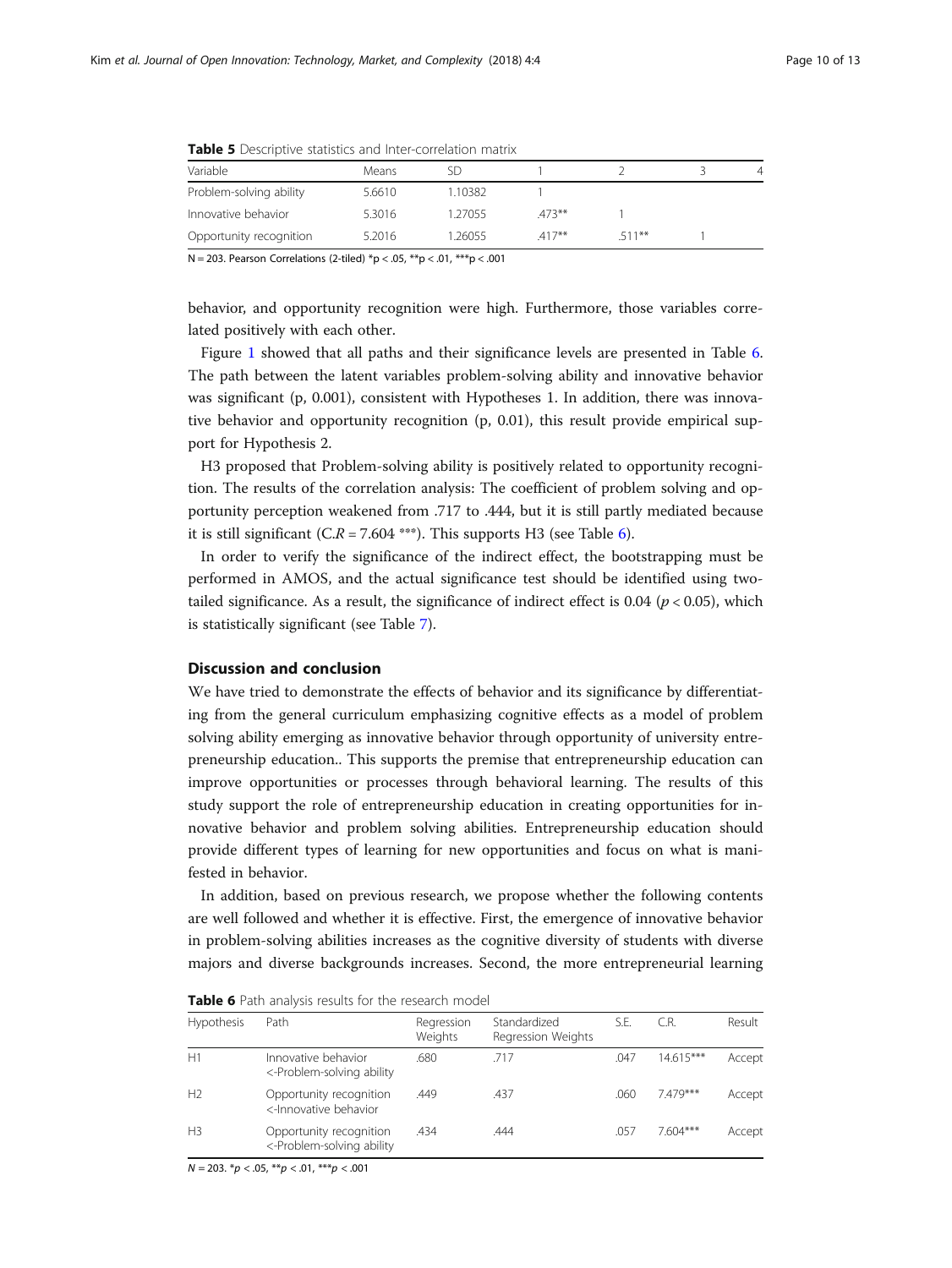<span id="page-10-0"></span>Table 7 Indirect effect analysis results for the research model

| Path                                               | Direct effect | Indirect effect               | Total effect |
|----------------------------------------------------|---------------|-------------------------------|--------------|
| Opportunity recognition <- Problem-solving ability | 0.444         | $0.777 \times 0.437 = 0.340*$ | 0.784        |
| N = 203. $np < .05$ , $**p < .01$ , $***p < .001$  |               |                               |              |

experiences, the greater the chance of new opportunities. Third, it is necessary to investigate students' problem solving style and problem-solving ability first, and then a teaching strategy based on this combination of systematic and effective theory and practice is needed. Of course, as demonstrated by many studies, it may be easier to enhance the effectiveness of opportunity recognition through cognitive learning. This is because it emphasizes the achievement of knowledge and understanding with acquiring skills and competence. This process, however, is not enough for entrepreneurship education. However, we do not support full team-based behavioral learning in the class designed by Michaelsen and Sweet [\(2008\)](#page-12-0). As with the results of this study, problem solving ability is positively related to opportunity perception directly. As previously demonstrated in previous studies, problem solving ability can be enhanced by cognitive learning (Anderson et al., [2001](#page-11-0); Charles & Lester, [1982\)](#page-11-0).

Therefore, it has been demonstrated that it is more efficient to balance a certain level of cognitive learning and behavior learning in consideration of the level of students in a course. Also this study satisfies the need for empirical research by Lumpkin and Lichtenstein ([2005\)](#page-12-0) and Robinson et al. [\(2016\)](#page-12-0) and others. This will help to improve understanding of how entrepreneurship training is linked to various learning models and their effectiveness and to design better courses for the future. Finally, this study sought to provide an awareness of entrepreneurship education as the best curriculum for solutions that evolved into innovative behaviors that create new values and ultimately represent new opportunities. This study shows that it can positively influence the social effect of creating new value, that is, not only the cognitive effect of general pedagogy, but also the innovation behavior. By providing this awareness, we have laid the groundwork for empirical research on entrepreneurship education in order to create more opportunities for prospective students in education through education and to expand their capabilities.

# Limitation and future research

Indeed, the concepts presented here and the limitations of this study have important implications that can fruitfully be addressed in future research. First, we selected a sample of college students taking entrepreneurship training. However, since it is not the whole of Korean university students, it is difficult to extend the research results to all college students in Korea. Second, there is no precedent research on the role of innovation behavior as intermedia in college students. Therefore, we were forced to proceed as an exploratory study.

The ability to recognize opportunities can provide significant benefits that can remain firm and competitive in an ever-changing environment. Future research should therefore expand these insights and try to empirically test more ways in which entrepreneurship pedagogy teaches how learning methods can be integrated into venture creation and growth processes to help new process opportunities. By providing this study, we will help entrepreneurship education in the university to create more opportunities and expand the capacity of prospective members.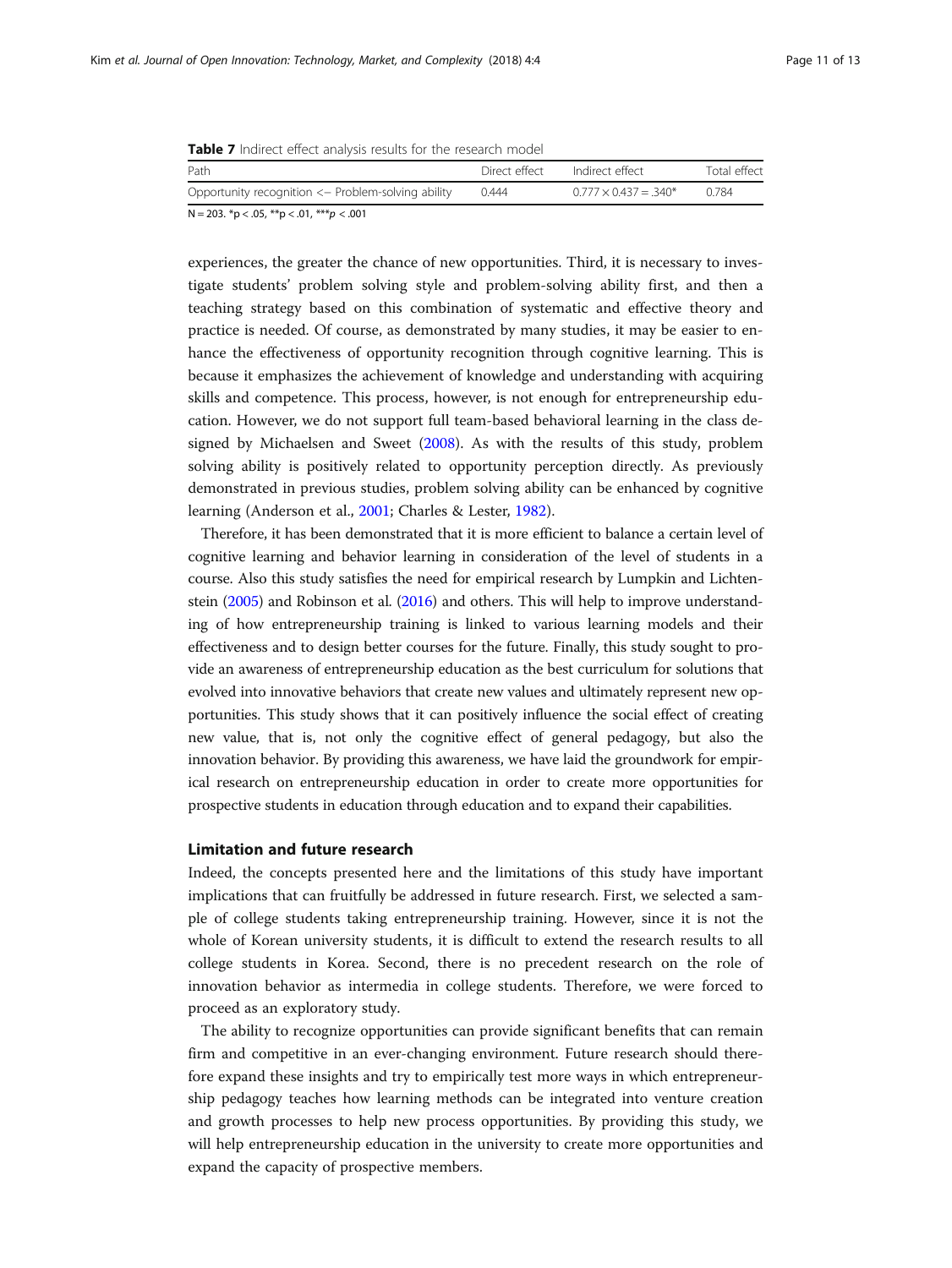# <span id="page-11-0"></span>Publisher's Note

Springer Nature remains neutral with regard to jurisdictional claims in published maps and institutional affiliations.

#### Author details

1 Dept. of Technology Entrepreneurship (Graduate School), Dongguk University, 904 Chungmurogwn, Toegye-ro 36Gil, Jung-gu, Seoul 100-272, South Korea. <sup>2</sup>Yonsei School of Business, Yonsei University, 50 Yonsei-ro, Seodaemun-gu, Seoul 120-749, South Korea.

#### Received: 12 September 2017 Accepted: 22 January 2018 Published online: 05 February 2018

#### References

- Alvarez, S. A., & Barney, J. B. (2005). How do entrepreneurs organize firms under conditions of uncertainty? Journal of Management, 31(5), 776–793.
- Amabile, T. M. (1988). A model of creativity and innovation in organizations. Research in Organizational Behavior, 10(1), 123–167.
- Ancona, D. G., & Caldwell, D. F. (1992). Demography and design: Predictors of new product team performance. Organization Science, 3(3), 321–341.
- Anderson, P. M., & Anderson, P. M. (1995). Analysis of faulted power systems (Vol. 445). New York: IEEE press.
- Anderson, L. W., Krathwohl, D. R., Airasian, P., Cruikshank, K., Mayer, R., Pintrich, P., & Wittrock, M. (2001). A taxonomy for learning, teaching and assessing: A revision of Bloom's taxonomy. New York: Longman Publishing.
- Arbuckle, J. L., & Wothke, W. (2003). AMOS 5 user's guide. Chicago: Smallwaters.
- Ardichvili, A., Cardozo, R., & Ray, S. (2003a). A theory of entrepreneurial opportunity identification and development. Journal of Business Venturing, 18(1), 105–123.
- Ardichvili, A., Cardozo, R., & Ray, S. (2003b). A theory of entrepreneurial opportunity identification and development. Journal of Business Venturing, 18(1), 105–123.
- Baron, R. A., & Ensley, M. D. (2006). Opportunity recognition as the detection of meaningful patterns: Evidence from comparisons of novice and experienced entrepreneurs. Management Science, 52(9), 1331–1344.
- Barron, F., & Harrington, D. M. (1981). Creativity, intelligence, and personality. Annual review of psychology, 32(1), 439-476. Casson, M. (1982). The entrepreneur: An economic theory. Lanham: Rowman & Littlefield.
- Charles, R., & Lester, F. (1982). Teaching problem solving: What, why & how. Palo Alto: Dale Seymour Publications.
- Davidsson, P. (2015). Entrepreneurial opportunities and the entrepreneurship nexus: A re-conceptualization. Journal of Business Venturing, 30(5), 674–695.
- Dubickis, M., & Gaile-Sarkane, E. (2017). Transfer of know-how based on learning outcomes for development of open innovation. Journal of Open Innovation: Technology, market, and complexity, 3(1), 4.
- Dyer, J. H., Gregersen, H. B., & Christensen, C. (2008). Entrepreneur behaviors, opportunity recognition, and the origins of innovative ventures. Strategic Entrepreneurship Journal, 2(4), 317–338.
- D'zurilla, T. J., & Nezu, A. M. (1990). Development and preliminary evaluation of the social problem-solving inventory. Psychological Assessment: A Journal of Consulting and Clinical Psychology, 2(2), 156.
- Fornell, C., & Larcker, D. F. (1981). Evaluating structural equation models with unobservable variables and measurement error. Journal of Marketing Research, 39–50.
- Gaglio, C. M., & Katz, J. A. (2001). The psychological basis of opportunity identification: Entrepreneurial alertness. Small Business Economics, 16(2), 95–111.
- Garavan, T. N., & O'Cinneide, B. (1994). Entrepreneurship education and training programmes: A review and evaluationpart 1. Journal of European Industrial Training, 18(8), 3–12.

Gartner, W. B., & Carter, N. M. (2003). Entrepreneurial behavior and firm organizing processes. In Handbook of entrepreneurship research (pp. 195–221). New Mexico: Springer US.

Hair, E., Halle, T., Terry-Humen, E., Lavelle, B., & Calkins, J. (2006a). Children's school readiness in the ECLS-K: Predictions to academic, health, and social outcomes in first grade. Early Childhood Research Quarterly, 21(4), 431–454.

Hair, J. F., Black, W. C., Babin, B. J., Anderson, R. E., & Tatham, R. L. (2006b). Multivariate Data Analysis (6th ed.). Upper Saddle River: Pearson Education, Inc..

- Hayton, J. C., & Cholakova, M. (2012). The role of affect in the creation and intentional pursuit of entrepreneurial ideas. Entrepreneurship Theory and Practice, 36(1), 41–68.
- Hu, L. T., & Bentler, P. M. (1998). Fit indices in covariance structure modeling: Sensitivity to underparameterized model misspecification. Psychological Methods, 3(4), 424.
- Inkinen, T. (2015). Reflections on the innovative city: Examining three innovative locations in a knowledge bases framework. Journal of Open Innovation: Technolodgy, market. Complexity, 1(1), 8.

Isaksen, S. G. (1987). Frontiers of creativity research: Beyond the basics. Bearly Ltd.

Jabri, M. M. (1991). The development of conceptually independent subscales in the measurement of modes of problem solving. Educational and Psychological Measurement, 51(4), 975–983.

- Jonassen, D. H. (2004). Learning to solve problems: An instructional design guide (Vol. 6). Hoboken: John Wiley & Sons. Kanter, R. M. (1983). The change masters: Binnovation and entrepreneturship in the American corporation. Touchstone Book.
- Kanter, R. M. (1988). Three tiers for innovation research. Communication Research, 15(5), 509–523.
- Kim, H. C., Song, C. H., & An, B. R. (2016). A study on effects of personal characteristics on start-up opportunity and entrepreneurial intention of start-up. Korean Management Consulting review, 16(3), 75–87.
- Kim, S. A., Ryoo, H. Y., & Ahn, H. J. (2017). Student customized creative education model based on open innovation. Journal of Open Innovation: Technology, Market, and Complexity, 3(1), 6.

Kim, T. H., & Roh, J. H. (2010). A Study of the Impact of Public Service Motivation on Innovative Behavior of Organizational Members. Korean Journal of Public Administration, 48(3).

Kirton, M. (1976). Adaptors and innovators: A description and measure. Journal of Applied Psychology, 61(5), 622.